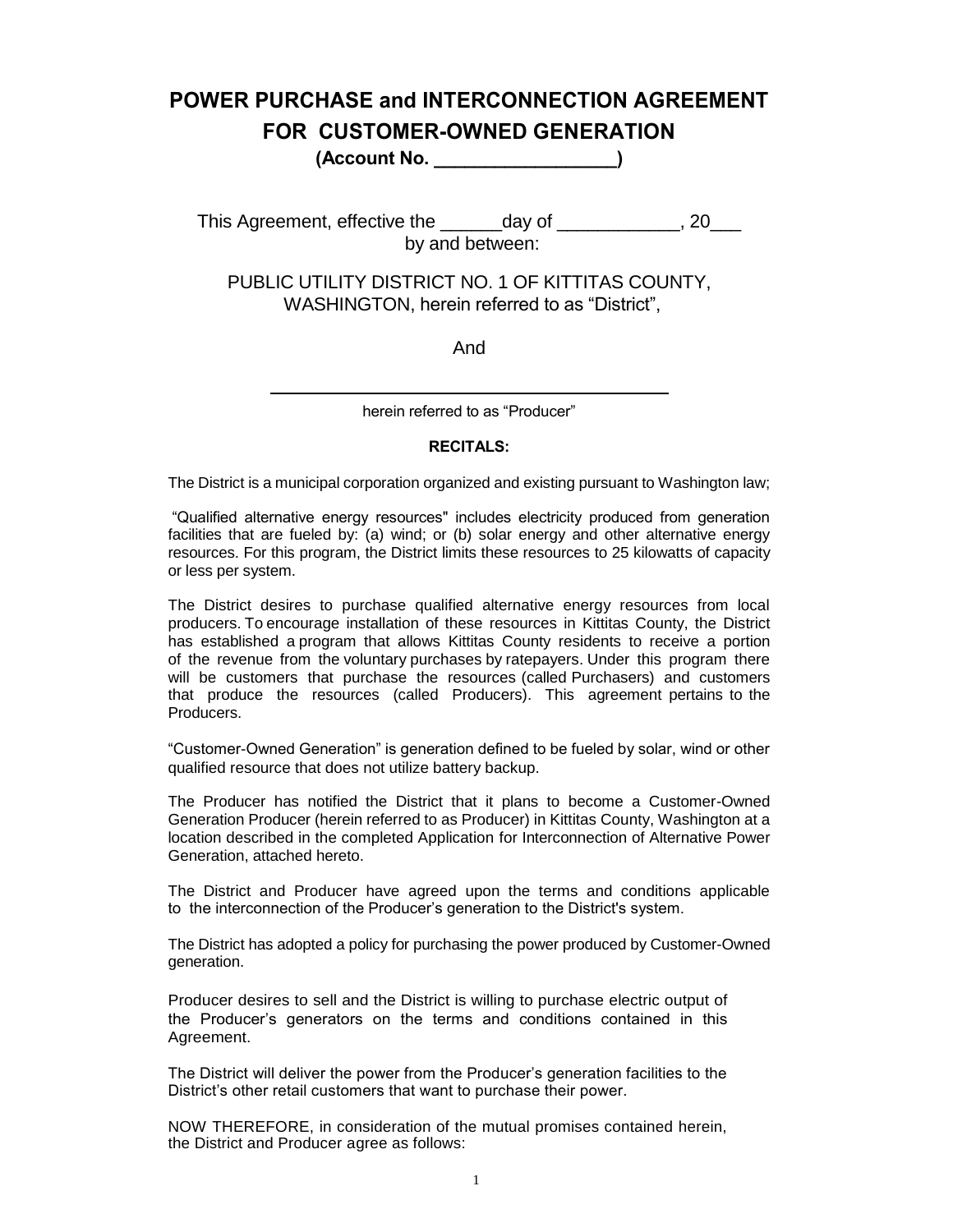#### **1. Installation of Generating Systems** (**Generators**)

Producer shall be solely responsible for acquiring the site, completing installation of the Generators and complying with the interconnection requirements specified in the applicable engineering criteria prescribing the technical interconnection, protection, and metering requirements for any Generation as adopted by District Engineering Services. This shall include the acquisition by Producer of all easements, licenses and permits of every type required for the installation and operation of the generators. Installation shall not be deemed complete until such time as the District verifies that all of the requirements specified by the District have been fully satisfied and all Districtrequired testing has been completed to the District's satisfaction. District requirements are set forth in the following document which the Producer acknowledges receipt of Interconnection Requirements for Customer-Owned Generation and Net Metering Generation and Policy For Generation Within Kittitas County PUD's Service Territory.

#### **2. Testing Requirements**.

The District will require interconnection safety related testing of each system prior to interconnecting the system. The District will require at a minimum, annual testing of interconnection safety features of the system. The District may require additional testing to ensure safety of the District's distribution system is always maintained.

The District may at its discretion, also require additional tests to determine compliance with IEEE Standard 1547 or other tests to ensure proper operation of the system or to ensure the distribution system is not negatively impacted by the system.

#### **3. Interconnection with District Facilities and Effective Date of This Agreement**.

Producer agrees to comply with the interconnection requirements set forth in the Interconnection Requirements for Customer-Owned Generation and Net Metering Generation and the District's Electrical Service Requirements.

Interconnection of Customer-Owned Generation to the District's system shall be available on a first come first served basis as determined by the effective date of any proposed interconnection agreements.

All costs associated with the interconnection, as noted in the Customer-Owned Generation Policy, shall be paid by the Producer, unless otherwise noted in this or other agreements and policies. Payments shall be made as follows: Connection fees and the Account Service Charge shall be paid at the time the Application is submitted. The Account Service Charge will be refunded if the Producer does not proceed with the installation. This agreement shall not be in effect until the Producer has satisfied this payment requirement.

All Line Extension costs must be paid in accordance with the District's Line Extension policy. If payments are not made as set forth herein, such nonpayment shall be deemed to be a material breach and the District may immediately disconnect the generators from the District's system and the Producer shall be responsible for all disconnection costs.

Upon completion of installation of the generators and receipt of the Producer's certification that all necessary Federal, State and local permits have been obtained, the District shall within a reasonable time interconnect the Producer's generators to the District's facilities. Such interconnection shall be done at a time convenient to the District and which causes no or minimal disruption of service. If necessary, Producer shall supply certification of compliance with permit requirements to the District prior to interconnection and if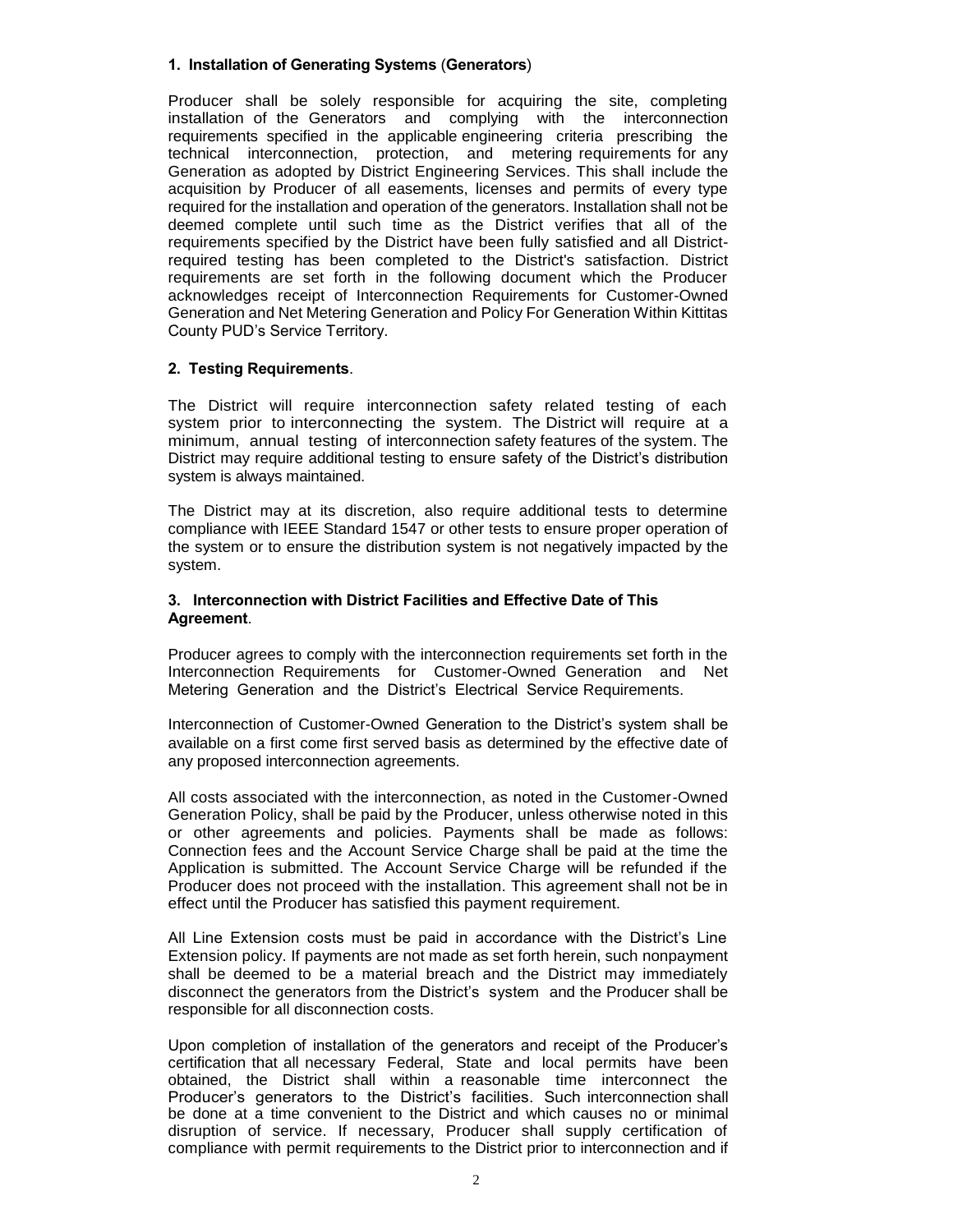required by issuing agency shall provide continuing certification annually thereafter.

### **4. Point of Delivery.**

Power generated by Producer shall be delivered to the District at the meter located at the Producer's facilities. The District shall own, furnish and install the standard bi-directional metering as described in the Interconnection Requirements for Customer-Owned Generation.

#### **5. Access to Producer's Generation Facilities**.

The District shall have the right to ingress and egress from the Producer's generating facilities at all hours for any purpose reasonably connected with this Agreement.

#### **6. Ownership of Improvements**.

The District shall own any and all improvements or equipment attached to the District's distribution or transmission system on the District's side of the bidirectional meter. The District shall be deemed the owner of such equipment and/or improvements upon completion of construction. In consideration of the mutual benefits and other consideration stated in this Agreement, the Producer specifically agrees that the Producer shall not be entitled to any compensation or payment for said equipment and/or improvements.

#### **7. Operation and Maintenance of Generators**.

Producer shall be solely responsible for all costs and expenses of every type relating to the permitting, purchase, operation, and maintenance of the generators. Producer shall at all times during the term of this Agreement keep the generators in good repair and operating conditions so as not to cause damage to District's facilities or electric system. Producer is not relying upon the District or any representations or statements made by District employees regarding steps or actions necessary for the safe or good operation of Producer's facilities. Producer shall at all times operate the generators in compliance with the District's Policy For Customer-Owned Generation within Kittitas County PUD's Service Territory, a copy of which Producer acknowledges receipt, and the District's interconnection requirements. If additional or modified equipment or facilities are necessary to continue proper interconnection of Producer's facilities, the same shall be installed at Producer's expense. Failure to do so will be considered to be a material breach of this Agreement and will result in the immediate disconnection from District facilities.

# **8. Damage or Interference with District's Facilities**.

If Producer's generating facilities cause damage to the District's electric system and/or facilities, Producer shall be responsible for all costs associated with the repair and/or replacement of such facilities or equipment. If Producer's facilities in any way cause a loss or damage to the District's other customer, retail or wholesale, Producer shall be responsible for such damages, claims and losses.

If Producer's generating facilities causes damage to or interferes with District or its customer's facilities, the District will disconnect the Producer's from the District's system until the cause of the damage or interference is remedied.

# **9. Purchase and Sale of Energy Delivered**.

During the term of this Agreement, the District shall buy from Producer the electrical energy produced by the customer-owned generators and delivered to the District subject to the terms and conditions of this Agreement.

A. Payment by the District.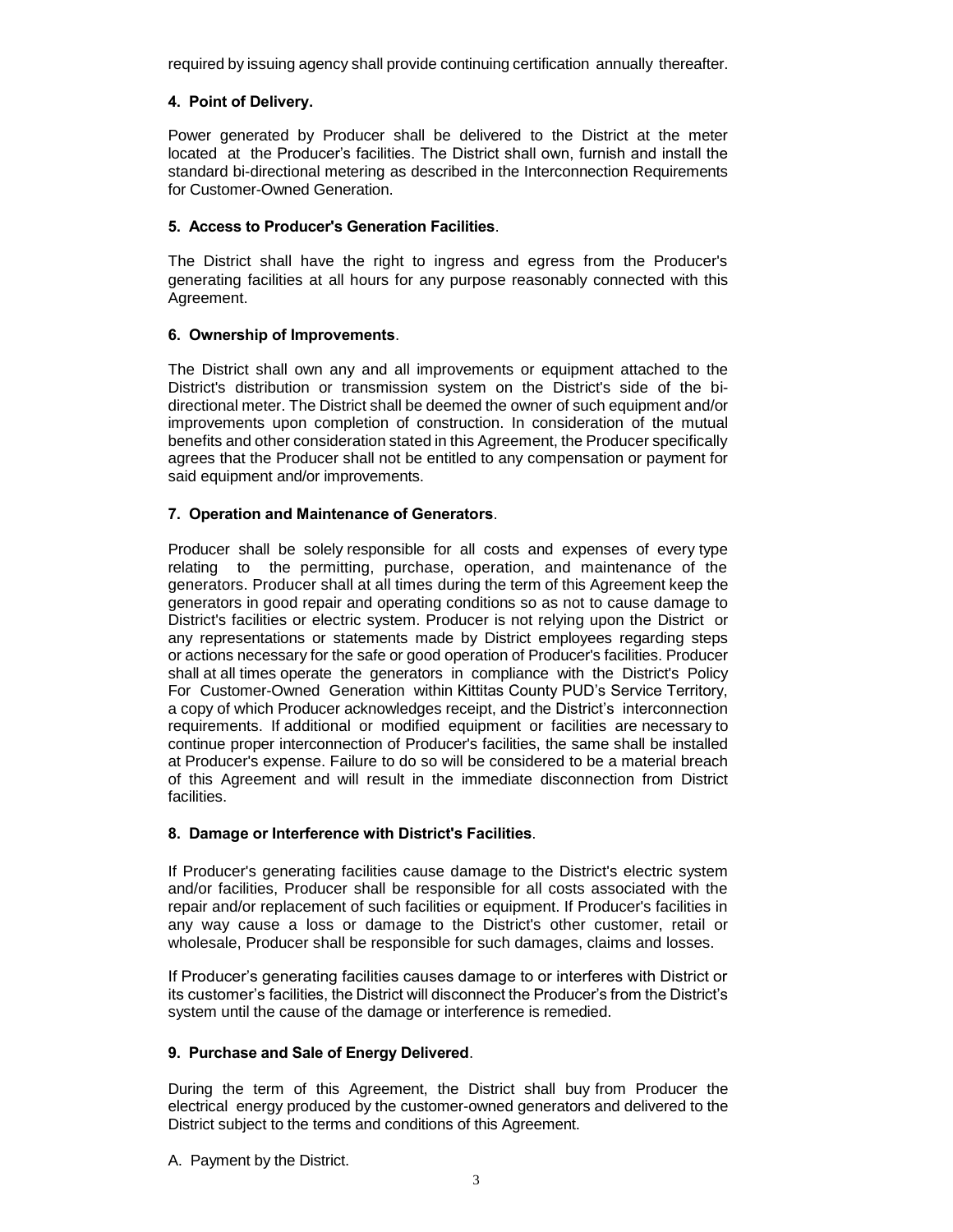Payment shall only be made for actual deliveries of energy. Payments shall be made pursuant to Section 12 hereof. This payment is subject to change based on refunds the District may be required to pay to others.

#### B. Use of Energy by the District.

The District intends to utilize the delivered energy as part of its overall power resources for local loads. The Producer and District agree that the payments to be made by the District to the Producer do not depend upon how the District actually uses the energy delivered.

#### **10. Interruption of Producer's Energy Deliveries by District**.

The District shall have the right at any time, without liability to the Producer or any other person, to interrupt, reduce, suspend or curtail generation and/or deliveries of energy: (a) when reasonably necessary in order for the District to construct, install, maintain, repair, replace, remove, investigate, or inspect any equipment or any part of its electric system; or (b) if the District reasonably determines, in its sole discretion, that interruption or reduction of deliveries or power is necessary because of a system emergency, a forced outage, Force Majeure or other operational considerations. If an outage is planned by the District in advance, the District will provide reasonable advance notice to Producer of such outage, if practicable.

#### **11. No Reliance**.

The Producer acknowledges and understands that the energy market is not static, but is dynamic and volatile. The Producer has not relied upon any price or supply forecasts including Customer-Owned generation purchase levels, made by the District, its employees or representatives in deciding to go forward with its generation project or the interconnection.

#### **12. Billing and Payments by the District**.

A. The District shall measure the net electricity produced or consumed by the Customer-Owned Generator in accordance with normal metering practices.

B. If the electricity supplied by the District exceeds the electricity generated by the Customer-Owned Generator during the billing period, or any portion thereof, then the Customer-Owned Generator shall be billed at the rate under which the Customer-Owned Generator takes service for the net electricity supplied by the District. In addition, the Customer-Owned Generator shall be billed the appropriate facilities charge paid by other Customers in the same rate class for each meter and any other charges applicable to energy use and applicable adjusting rates.

C. If the electricity generated by the Customer-Owned Generator during the billing period, or any portion thereof, exceeds the electricity supplied by the District, then the Customer-Owned Generator shall be:

a. Billed for the appropriate facility charge as other customers in the same rate class for each meter and any other charges, such as Demand and reactive power charges and any applicable adjusting rates; and

b. Credited for the net excess kilowatt-hours generated during the billing period.

D. Customer-Owned Generator shall pay any amount owing for electric service provided by the District in accordance with applicable rates and policies. Nothing in this agreement shall limit the District's rights under applicable Rate Schedules.

E. Amounts not paid on or before the due date shall accrue interest at the rate of one and one-half percent (1 1/2%) per month.

#### **13. Facilities Fee**.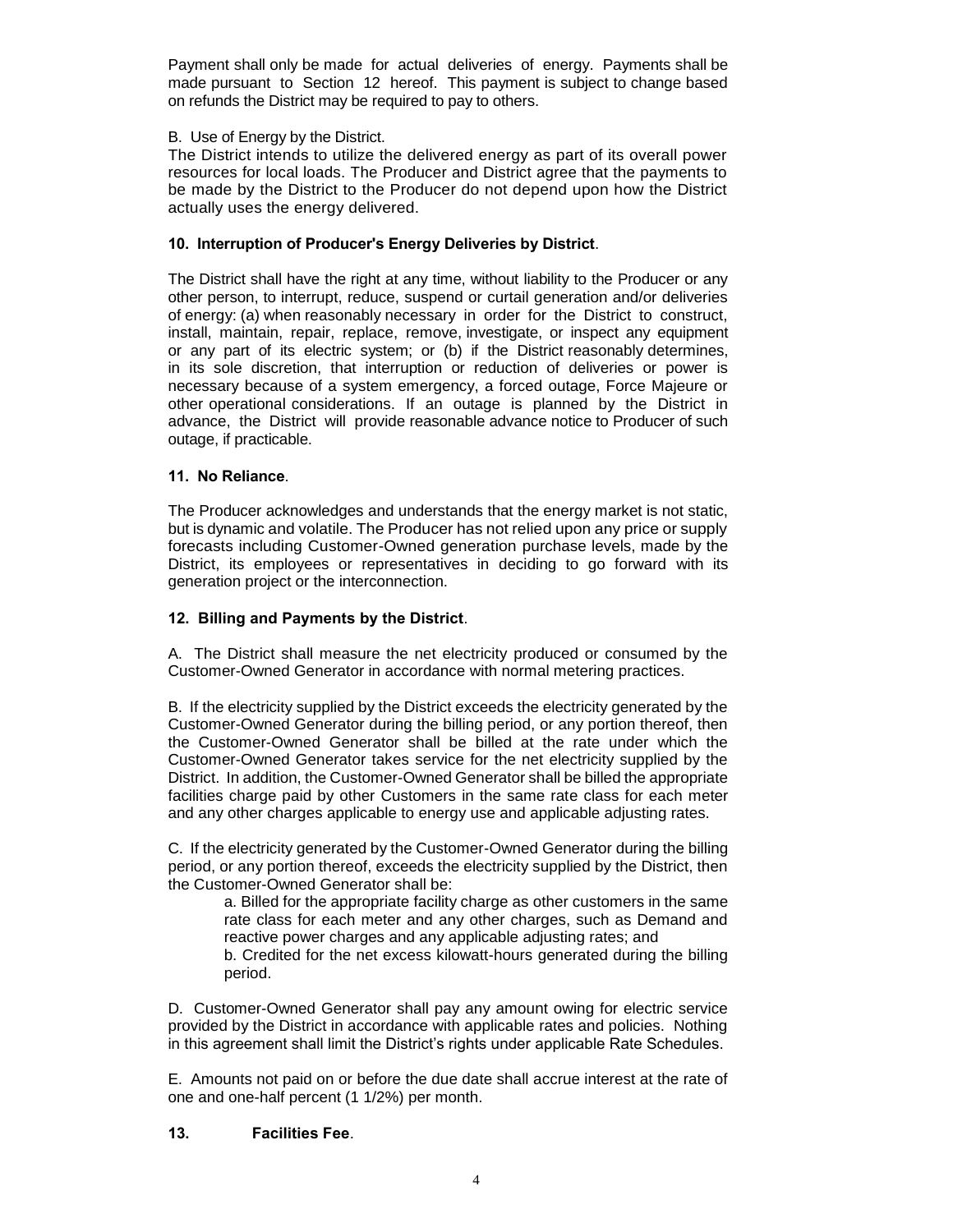The District will charge a monthly facilities fee for, issuing an annual statement of energy received by the District and for record keeping and related accounting associated with administration of the program. The fee will also include other fixed costs associated with connecting the Producer to the District's distribution system (i.e. a dual meter base adapter). The fee will be based on monthly costs, and will be indicated on the annual statement sent to the Producer. The Producer though is obligated to pay this fee at the time the statement is issued. This fee is subject to change by the Kittitas County PUD Board of Commissioners.

# **14. Payments by Producer**.

Any payments due by Producer to the District shall be paid within thirty (30) calendar days after an invoice is sent to Producer. Amounts not paid shall accrue interest at the rate of one and one-half percent (1 1/2%) per month. Amounts not paid may be offset against sums due to the Producer by the District. Failure to pay any such sums by the due date may be considered to be a default.

# **15. Force Majeure**.

A. If either Party because of Force Majeure is unable to perform its obligations under this Agreement, that Party shall be excused from whatever performance is affected by the Force Majeure, except for payment of money due, to the extent so affected, provided that:

(1) The non-performing Party, within two weeks after the commencement of the Force Majeure, gives the other Party written notice describing the particulars of the occurrence.

(2) The suspension of performance is of no greater scope and of no longer duration than is required by the Force Majeure.

(3) The non-performing Party uses reasonable efforts to remedy its inability to perform, such efforts not to include settlement of a labor dispute.

B. When the non-performing Party is able to resume performance of its obligations under this Agreement, the Party shall give the other Party written notice to that effect.

C. In the event a Party is unable to perform its obligations under this Agreement due to legislative, judicial, or regulatory agency actions, that Party shall not be deemed to be in breach of any obligation pursuant to this Agreement.

# **16. Term**.

This Agreement shall be effective from the date set forth above and continue in full force and effect until terminated by either party pursuant to other provisions of this Agreement. Either party may terminate this Agreement upon providing the other party with a written notice thirty (30) days prior to the effective date of such termination.

# **17. Default**.

In the event of a breach of this Agreement by either Party, the non-breaching Party may deliver a notice of default to the breaching Party. The notice of default shall specify the nature of the breach that is the basis for the notice and give the breaching Party at least ten (10) days to cure said default, stating that failure to cure said breach will entitle the non-breaching Party to terminate this Agreement. Bankruptcy, insolvency, reorganization or liquidation by either Party shall constitute a breach of this Agreement.

# **18. Compliance with Laws and Regulations**.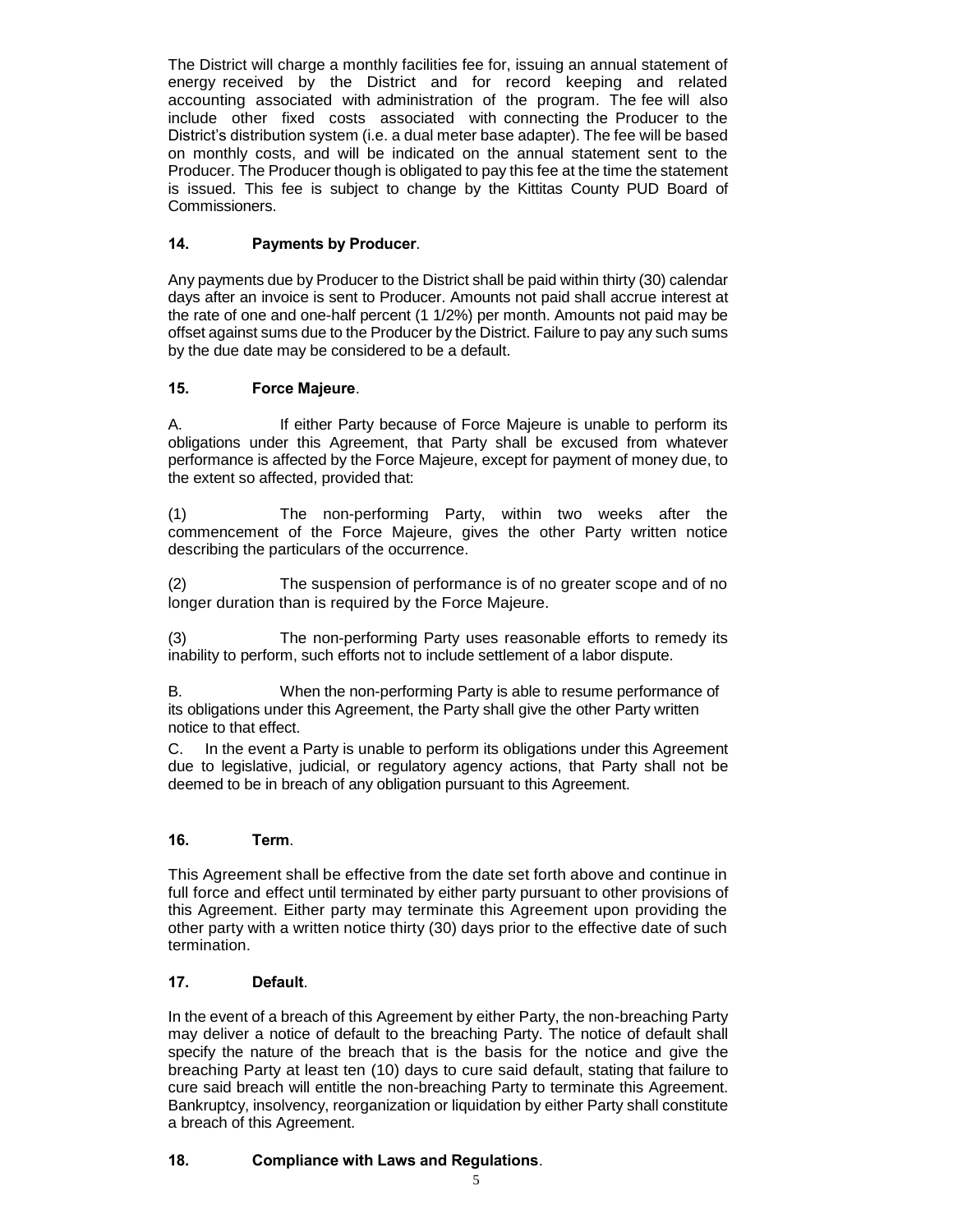Producer shall comply with all environmental laws and regulations and shall maintain and operate the generators in strict accordance with all applicable laws, regulations and safety codes. Producer is solely responsible for compliance with all environmental, land use and other regulatory requirements. If the District or a regulatory agency at any time determines the facilities are being operated in an illegal, unsafe or unreliable condition, it shall have the unilateral right to interrupt and discontinue its receipt of energy and generation without any liability or obligation. Further, if any regulatory entity or entity charged with ensuring reliability of electric systems or charged with permitting the Producer's facility requests or directs disconnection of Producer's facilities, the District may disconnect such facilities without liability to the Producer. If necessary, Producer shall supply certification of compliance with permit requirements to the District prior to interconnection and if required by issuing agency, shall provide continuing certification annually thereafter.

### **19. No Right to Use District's System for Direct Sales to Third Parties**.

The Parties recognize that this Agreement does not confer a right upon Producer to transmit or distribute power to any third party using the District's electric system.

# **20. Taxes**.

Any and all taxes due and owing as a result of the operation of Producer's facilities and payments due from District to Producer shall be the sole responsibility of the Producer.

#### **21. Insurance.**

Producers with Customer-Owned generation will not be required to carry liability insurance with the District as a named insured if their system and equipment meets the requirements provided in the District's *Interconnection Requirements for Customer Owned Generation Facilities and Net Metering Generation*.

# **22. Indemnity**.

A. Producer shall defend, indemnify and hold harmless the District and its Representatives (which shall be deemed to include the District's directors, officers, employees and agents) from and against any and all liabilities, claims, losses, damages or expenses of any type or kind, including reasonable attorney fees, and expert witness fees, which may be incurred or sustained by the District or its agents, officers, employees or representatives by reason of any act, omission, misconduct, negligence, or default on the part of Producer or its employees, agents, or contractors arising in connection with or related to in any way Producer's ownership, installation, maintenance or operation of the generators.

B. Producer shall defend, indemnify and hold harmless the District and its representatives (which shall be deemed to include the District's directors, officers, employees and agents) from and against any and all liability, claims, lawsuits, losses damages, expenses, fines, penalties, citations or infractions of any type or nature, including reasonable attorney fees and expert witness fees, which may be incurred or sustained due to the Producer's alleged violation of any permitting, land use, or environmental laws and regulations. In the event a claim is made which is subject to this subsection, the District reserves the right to select legal counsel and control the defense and settlement of any such claim. Such defense shall be at the sole expense of the Producer.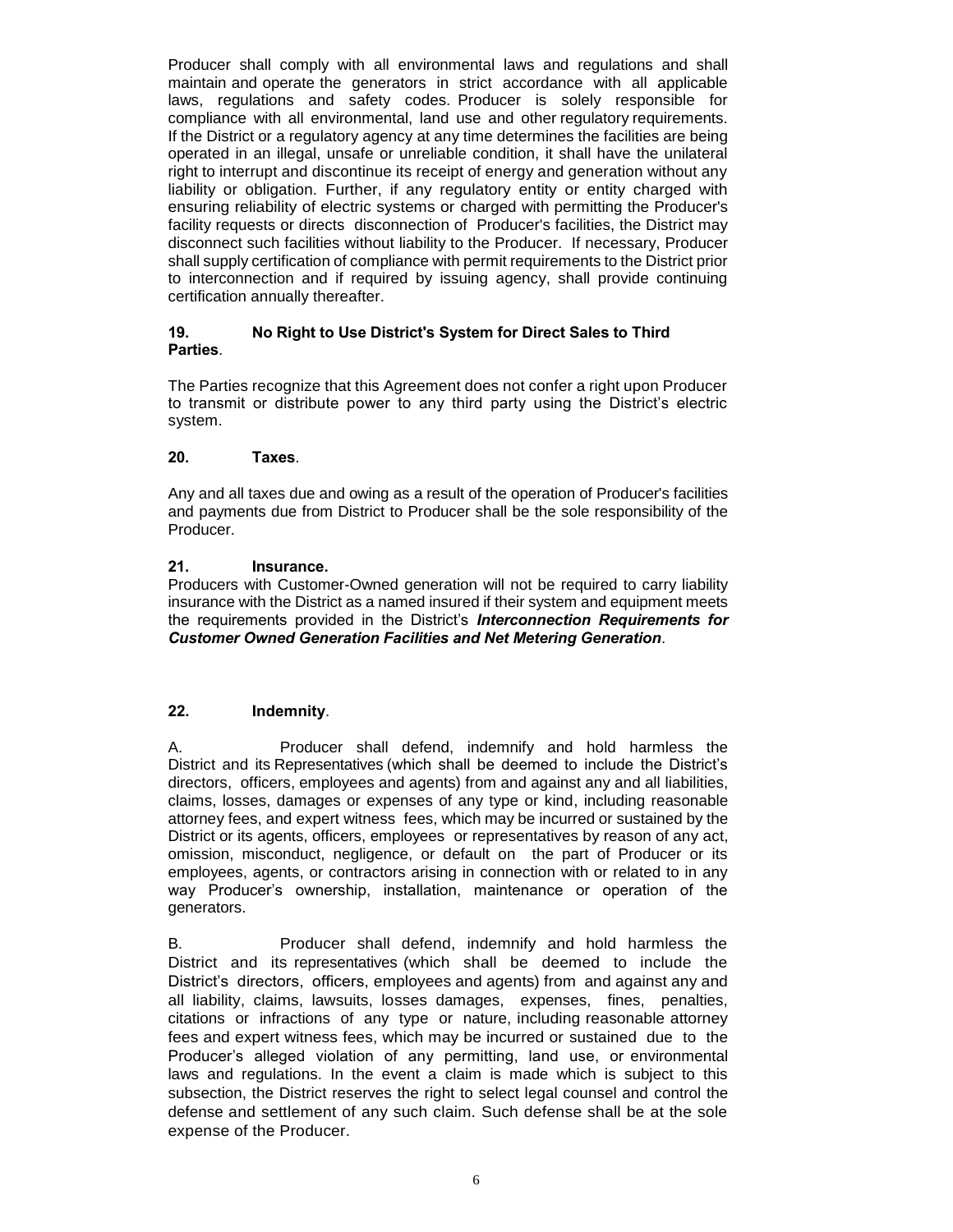C. Producer's indemnification obligation shall not apply to liability for damages for bodily injury to persons or damage to property caused by the sole negligence of the District and not in any way attributable to any act or omission on the part of the Producer.

D. The indemnity obligation of the Producer includes any claim or loss suffered by an employee of Producer or any subcontractor regardless of any immunity provided by the Washington Industrial Insurance Act, RCW Title 51, or any other applicable law and the Producer expressly agrees to waive its immunity under RCW Title 51.

**E. THE TERMS OF THIS SECTION, SPECIFICALLY INCLUDING THE PRECEDING WAIVER OF IMMUNITY, SHALL BE DEEMED MUTUALLY NEGOTIATED TO THE FULLEST EXTENT ALLOWED BY THE LAWS OF THE STATE OF WASHINGTON.** 

# **23. Limitation of District's Liability**.

The District shall not be liable to the Producer for consequential, incidental, punitive or indirect damage of any kind due to any damage to or disconnection of Producer's generating facilities. The District shall have no responsibility or liability to the Producer or any other person or entity for or in connection with any service interruption, suspension, curtailment or fluctuation or disturbance of energy, whatever the cause, except the District shall be liable for repair or replacement cost (whichever is less) of Producer's generating facilities suffering physical damage as a consequence of the District's negligence in operating its electric system.

# **24. Removal of Interconnection Facilities**.

The Producer shall pay the reasonable costs of removal, relocation, modification or renovation of any facilities or equipment required for interconnection with the District's electric system upon termination of this Agreement.

# **25. Electric Service Regulations**

Service under this agreement is subject to the District's Electric Service Policies. In cases of conflict between this agreement and the regulations, this agreement will apply.

# **26. Interpretation; Attorneys' Fees and Venue**.

This Agreement shall be interpreted under the laws of the State of Washington. In the event it is necessary for either party to utilize the services of an attorney to enforce any of the terms of this Agreement, such enforcing party shall be entitled to compensation for its reasonable attorney's fees and costs. In the event of litigation regarding any of the terms of this Agreement, the substantially prevailing party shall be entitled, in addition to other relief, to such reasonable attorney's fees and costs as determined by the court. Venue for any such actions shall be exclusively in Kittitas County, Washington.

# **27. Amendment, Modification or Waiver**.

Any amendments or modifications to this Agreement shall be in writing and subject to mutual agreement by the Parties. The failure of any Party at any time or times to require performance of any provision hereof shall in no manner affect the right at a later time to enforce the same. No waiver by any Party of the breach of any term or covenant contained in this Agreement, whether by conduct or otherwise, shall be deemed to be construed as further or continuing waiver of any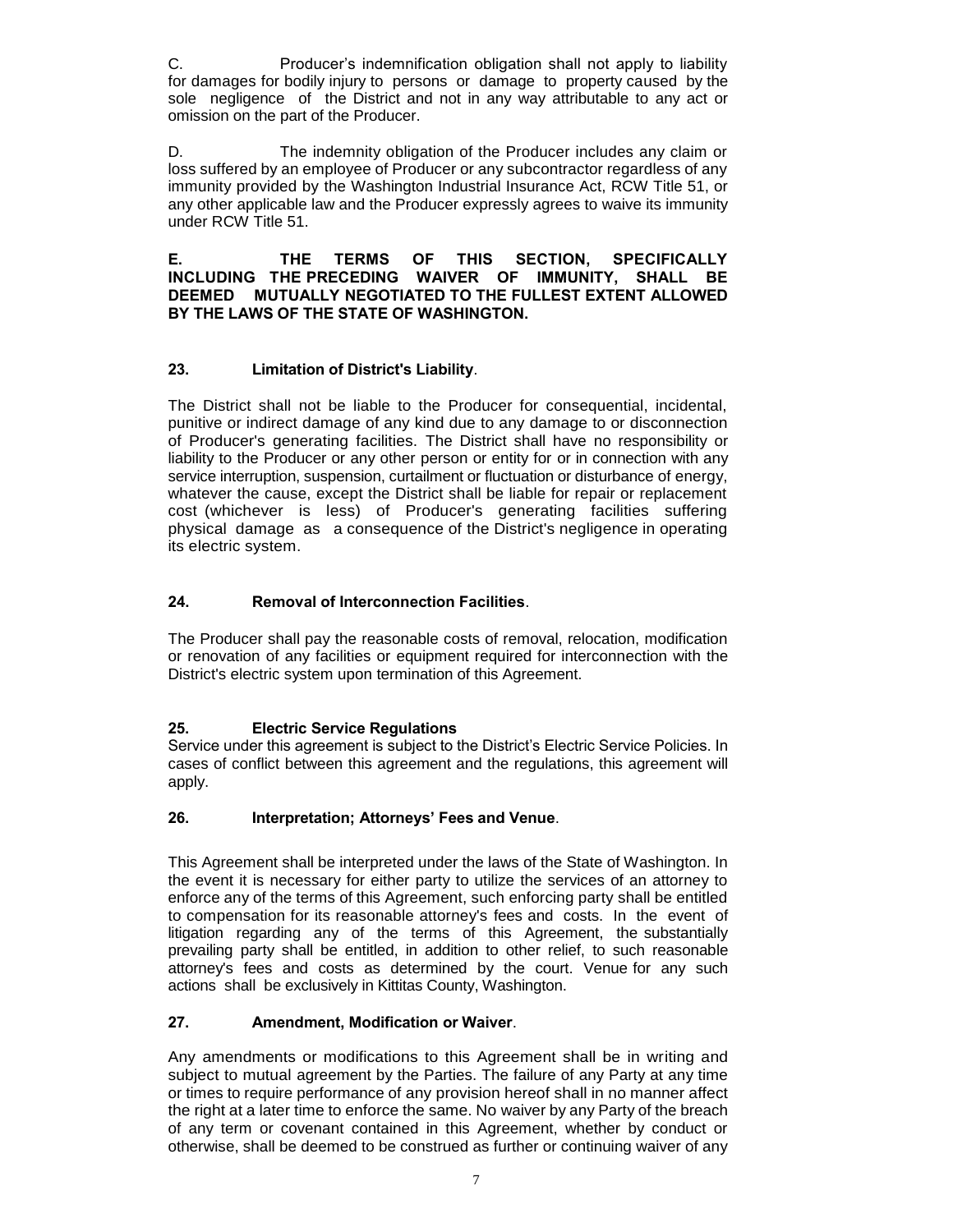such breach or a waiver of the breach of any other term or covenant unless such waiver is in writing.

#### **28. Notices**.

All notices and other communications required or permitted hereunder shall be deemed given when received and, unless otherwise provided herein, shall be in writing, shall be sent by nationally recognized overnight courier services or sent by regular mail deposited in the United States mail, postage prepaid, addressed to the Parties at the address set below, and shall be deemed received upon the sooner of (i) the date actually received, or (ii) the third business day following mailing.

Public Utility District No.1 of Kittitas County

Attn: General Manager 1400 Vantage Highway Ellensburg, WA 98926

Producer:

| Attn:<br><u> 1980 - Jan Salam Barat, masjid a shekara ta 1980 a shekara ta 1980 a shekara ta 1980 a shekara ta 1980 a shek</u>                                                                                                      |  |
|-------------------------------------------------------------------------------------------------------------------------------------------------------------------------------------------------------------------------------------|--|
| Address:___________________________                                                                                                                                                                                                 |  |
| E-mail:<br><u> 1980 - John Stone, Amerikaansk politiker (</u>                                                                                                                                                                       |  |
| <b>Phone Number:</b> The Contract of the Contract of the Contract of the Contract of the Contract of the Contract of the Contract of the Contract of the Contract of the Contract of the Contract of the Contract of the Contract o |  |

# **29. Several Obligations; No Partnership or Agency Status**.

Except where specifically stated in this Agreement to be otherwise, the duties, obligations, and liabilities of the Parties are intended to be several and not joint or collective. Neither party shall have the right to bind or obligate the other in any way or manner unless otherwise provided for herein. Nothing contained in this Agreement shall be construed to create an association, trust, partnership, franchise, or joint venture or impose a trust or partnership duty, obligation or liability, or an agency relationship on or with regards to either Party. Each Party shall be liable individually and severally for its own obligations under this Agreement.

#### **30. Miscellaneous**.

A. Successors and Assigns. All the terms and provisions of this Agreement shall be binding upon, inure to the benefit of, and enforceable by the successors and permitted assigns of the parties hereto.

B. Interpretation. The parties agree that the terms and provisions of this Agreement embody their mutual intent and that such terms and conditions are not to be construed more liberally in favor of, nor more strictly against, either party. To the extent the mutual covenants of the parties under this Agreement create obligations that extend beyond the termination or expiration of this Agreement, the applicable provisions of this Agreement shall be deemed to survive such termination or expiration for the limited purpose of enforcing such covenants and obligations in accordance with the terms of this Agreement.

C. Counterparts. This Agreement may be executed in counterparts,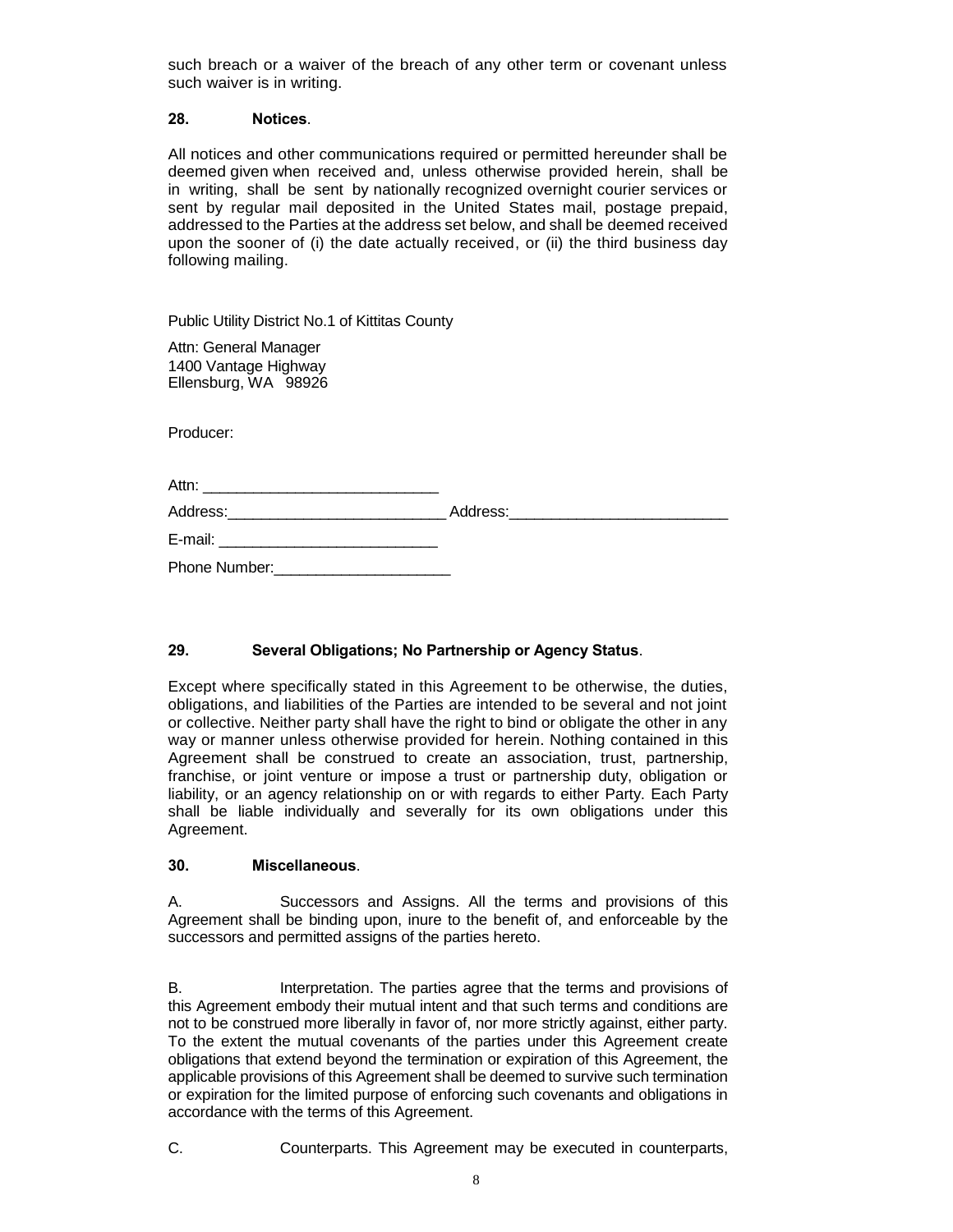each of which shall be deemed an original and all of which, when taken together, shall constitute one and the same instrument.

D. **Authority.** Each person executing this Agreement represents that he or she has authority to execute it on behalf of the respective party. If Producer is incorporated, it shall naming and authorizing their representative(s) to enter into and execute this Agreement.

E. Entire Agreement. The provisions of this Agreement and any attached Exhibits constitute the entire understanding and agreement between the parties regarding the subject matter hereof, supersede entirely all prior understandings, agreements or representations regarding the subject matter hereof, whether written or oral, and may not be altered or amended except by an instrument in writing signed by the parties. The parties each acknowledge and agree that no representation, warranty, or inducement has been made to it regarding the rights set forth in this Agreement which is not expressly set forth in this Agreement and the attached Exhibits.

F. Third Party Beneficiaries. This Agreement is intended to be solely for the benefit of the parties hereto and their permitted successors and permitted assignees and is not of energy, whatever the cause, except the District shall be liable for repair or replacement cost intended to and shall not confer any rights or benefits on any other third party not a signatory hereto.

G. No Agency. Neither party shall be considered to be the agent or representative of the other party. No agency relationship is created by this Agreement.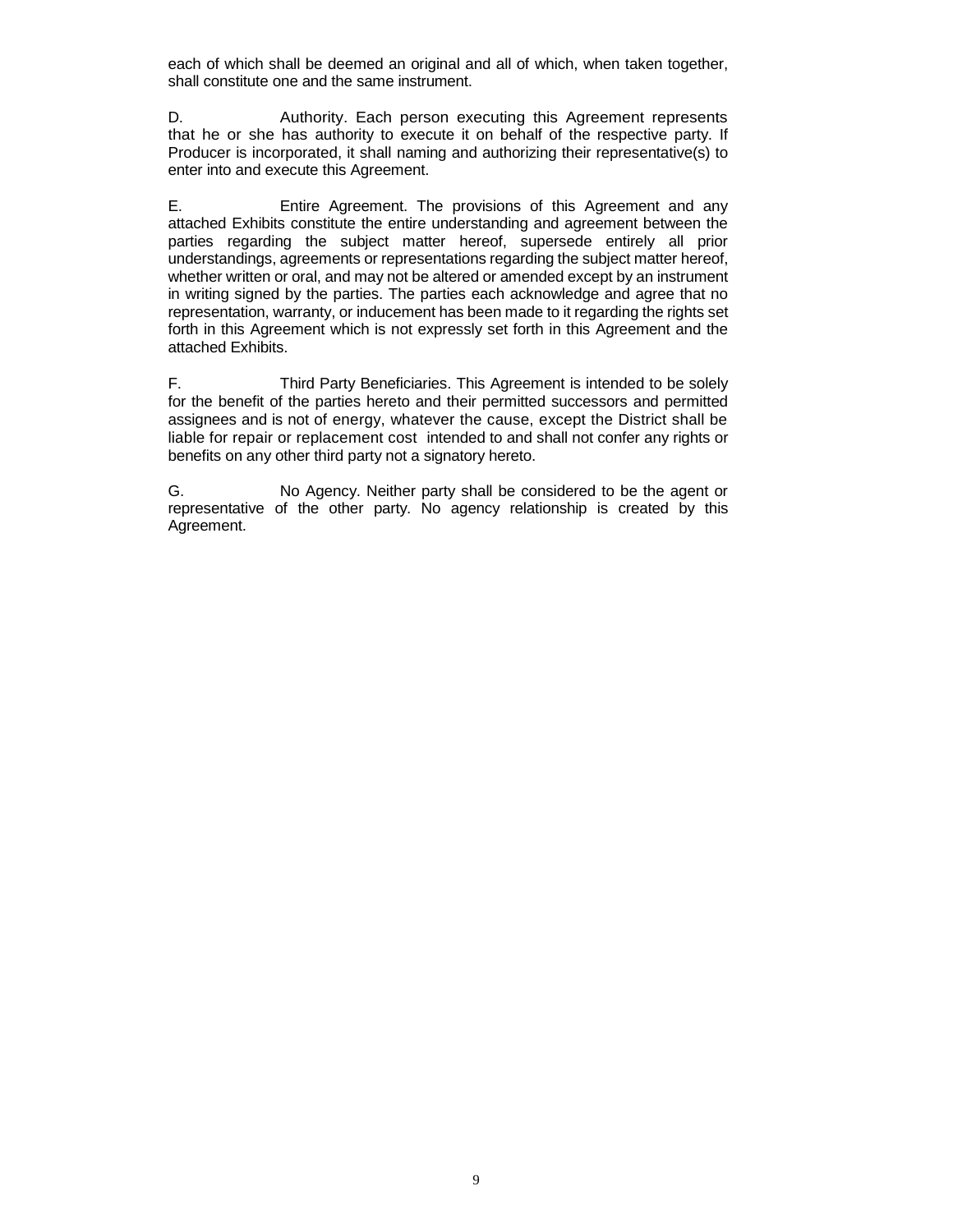IN WITNESS WHEREOF, the parties have caused this Agreement to be executed by their duly authorized representative on the date first above written.

PUBLIC UTILITY DISTRICT NO. 1 OF KITTITAS COUNTY (INSERT NAME OF PRODUCER)  $\overline{\phantom{a}}$ 

By\_\_\_\_\_\_\_\_\_\_\_\_\_\_\_\_\_\_\_\_\_\_\_\_\_\_\_

By\_\_\_\_\_\_\_\_\_\_\_\_\_\_\_\_\_\_\_

General Manager

Title\_\_\_\_\_\_\_\_\_\_\_\_\_\_\_\_\_\_